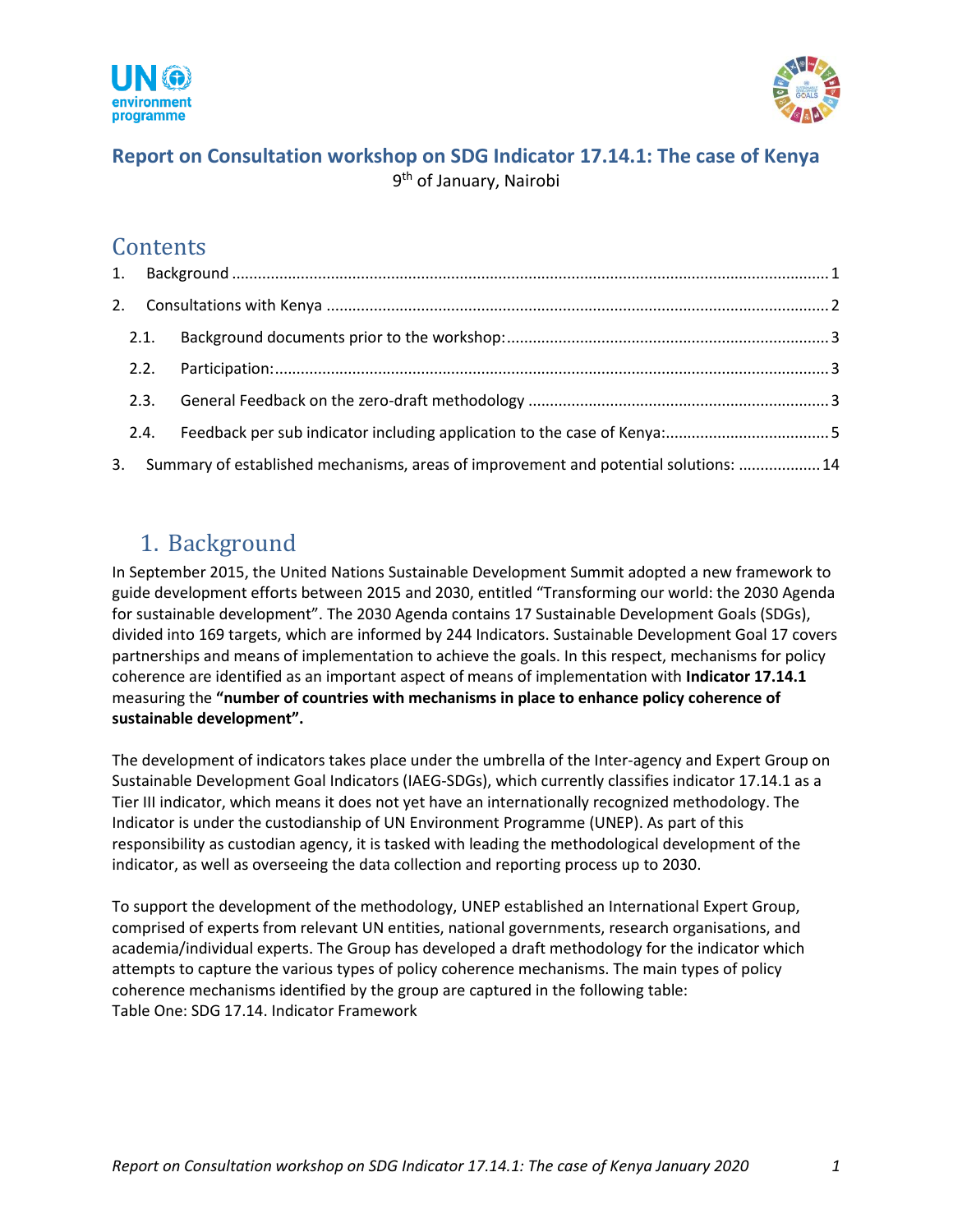



| 1. Institutionalization of<br><b>Political Commitment</b>                                                                                                         | 3. Inter-ministerial and cross-<br>sectoral coordination                                                                                                                                                                                                                                                                                  | 5. Policy linkages                                                                                                                                                                                                                                  | 7. Monitoring and<br>reporting for policy<br>coherence                                                                                                                                                                                                          |
|-------------------------------------------------------------------------------------------------------------------------------------------------------------------|-------------------------------------------------------------------------------------------------------------------------------------------------------------------------------------------------------------------------------------------------------------------------------------------------------------------------------------------|-----------------------------------------------------------------------------------------------------------------------------------------------------------------------------------------------------------------------------------------------------|-----------------------------------------------------------------------------------------------------------------------------------------------------------------------------------------------------------------------------------------------------------------|
| The country has<br>institutionalized its<br>commitment towards policy<br>coherence for sustainable<br>development at the highest<br>political level.              | The country has an institutional<br>mechanism in place that<br>periodically brings together<br>relevant ministries and<br>governmental entities to<br>enhance coherence across<br>sustainable development<br>related policies including<br>sectoral policies.                                                                             | The country has<br>mechanisms in place to<br>integrate the three<br>dimensions of sustainable<br>development and<br>systematically assess the<br>policy effects and cross-<br>sectoral linkages<br>throughout the policy and<br>planning processes. | The country has<br>mechanisms in place to<br>systematically monitor and<br>evaluate the effects of<br>policies on the various<br>dimensions of sustainable<br>development as well as<br>cross-sectoral impacts,<br>and to report and inform<br>adaptive action. |
| 2. Long-term considerations<br>in decision-making                                                                                                                 | 4. Participatory processes                                                                                                                                                                                                                                                                                                                | <b>6. Alignment across</b><br>government levels                                                                                                                                                                                                     | 8. Financing for policy<br>coherence                                                                                                                                                                                                                            |
| The country has mechanisms<br>in place to ensure that long-<br>term considerations are<br>integrated into decision-<br>making, policy development<br>and planning | The country has mechanisms in<br>place to ensure that laws,<br>policies, plans, programmes,<br>and major development<br>projects at different levels of<br>government and including at the<br>overarching/general, sectoral<br>and local level are developed<br>through participatory processes<br>that involve relevant<br>stakeholders. | The country has<br>mechanisms in place for<br>aligning priorities, policies<br>and plans between<br>various levels of<br>government.                                                                                                                | The country has<br>mechanisms in place to<br>promote the alignment of<br>private and public finance<br>to policy coherence<br>objectives and to track<br>related expenditures                                                                                   |

The methodology attempts to capture the main types of policy coherence mechanisms, so that governments may assess and report on the mechanisms already in place and aim to establish any that are missing that they deem useful to further enhance policy coherence. A guidance note on each type of mechanism provides guidance in doing so, presenting examples of existing mechanisms put in place by member states globally as inspiration of the kinds of mechanisms that have proved successful, and that may serve as useful models for others. The Expert Group also identified elements that contribute to the effectiveness of each mechanisms, and a weighted scoring system for reporting towards Indicator 17.14.1.

The next step for the methodology development is to test the draft with a sample of members states to receive feedback on its acceptability, applicability, and any feedback to incorporate before its finalization and submission to the IAEG-SDGs.

# <span id="page-1-0"></span>2. Consultations with Kenya

A consultation workshop full day was organized in collaboration with the National Environment Management Authority (NEMA) in order to present the draft methodology and attempt to apply it to the national case in order to:

- Receive general feedback on the indicator framework as a whole as well as specific feedback on the different sub indicators
- Identify the various policy coherence mechanisms that exist nationally, and how/whether they fit into the list of 8 types of mechanisms identified by the International Expert Group
- Assess whether any types of policy coherence mechanisms are missing from the methodology, or whether the methodology is unable to account for existing policy coherence mechanisms
- Apply the value system in practice and determine its suitability and usefulness to member states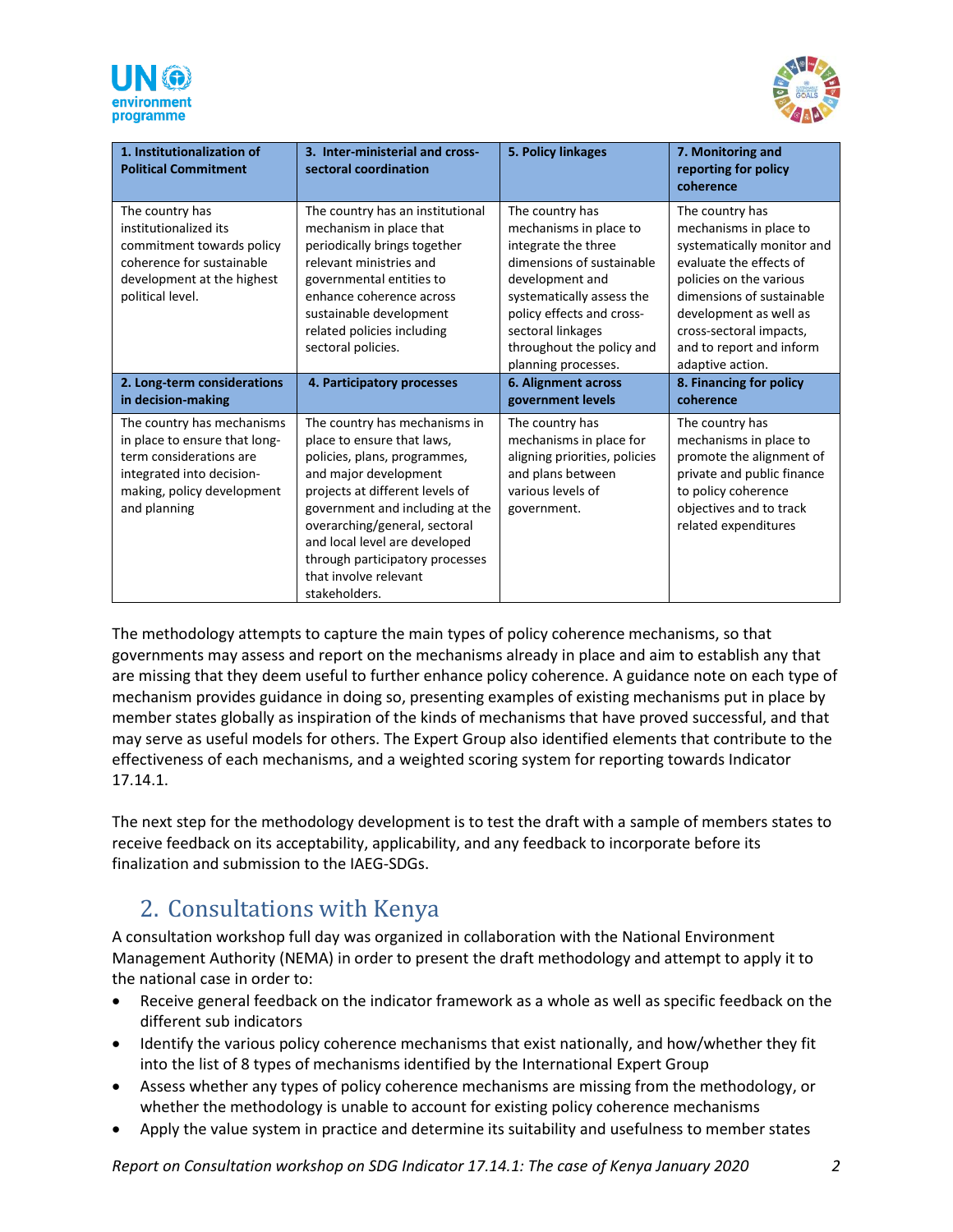



- Examine the usefulness of the guidance notes
- Identify any challenges for member states in applying the methodology

## 2.1. Background documents prior to the workshop:

<span id="page-2-0"></span>Prior to the workshop the following documents had been shared with the participants. These documents formed the basis of the discussions during the workshop:

- A concept note explaining the work that has already been done by UNEP on this Indicator
- Zero draft methodology (including Indicator framework and the guidance notes of every sub indicator)
- A pre-workshop survey containing guiding questions for the feedback in general and per sub indicator

### 2.2. Participation:

<span id="page-2-1"></span>The session was attended by a range of national institutions:

- Ministry of Devolution and Planning
- Ministry of East African Community & Regional Development
- Ministry of Environment and Forestry
- Ministry of Health
- State Department for Livestock
- State Department for Wildlife
- State Department of Correctional Services
- State Department of Devolution & Planning
- State Department of Energy
- State Department of Fisheries, Aquaculture & the Blue Economy
- State Department of ICT
- State Department of Immigration
- State Department of Industrialization
- State Department of Sports
- Nairobi City County
- National Environment Management Authority (NEMA)
- Caritas
- Council of Governors
- Ecosave Africa
- Kenya Forestry Research Institute
- Kenyan Association of Manufacturers (representing Private Sector)
- Kiambu County Government

### 2.3. General Feedback on the zero-draft methodology

<span id="page-2-2"></span>Participants welcomed the overall approach of the methodology and found it clear, comprehensive and useful in supporting them to evaluate their policy coherence mechanisms and their effectiveness. Participants welcomed the types of mechanisms discussed, which supported their understanding of the methodology although more initial guidance would be welcome.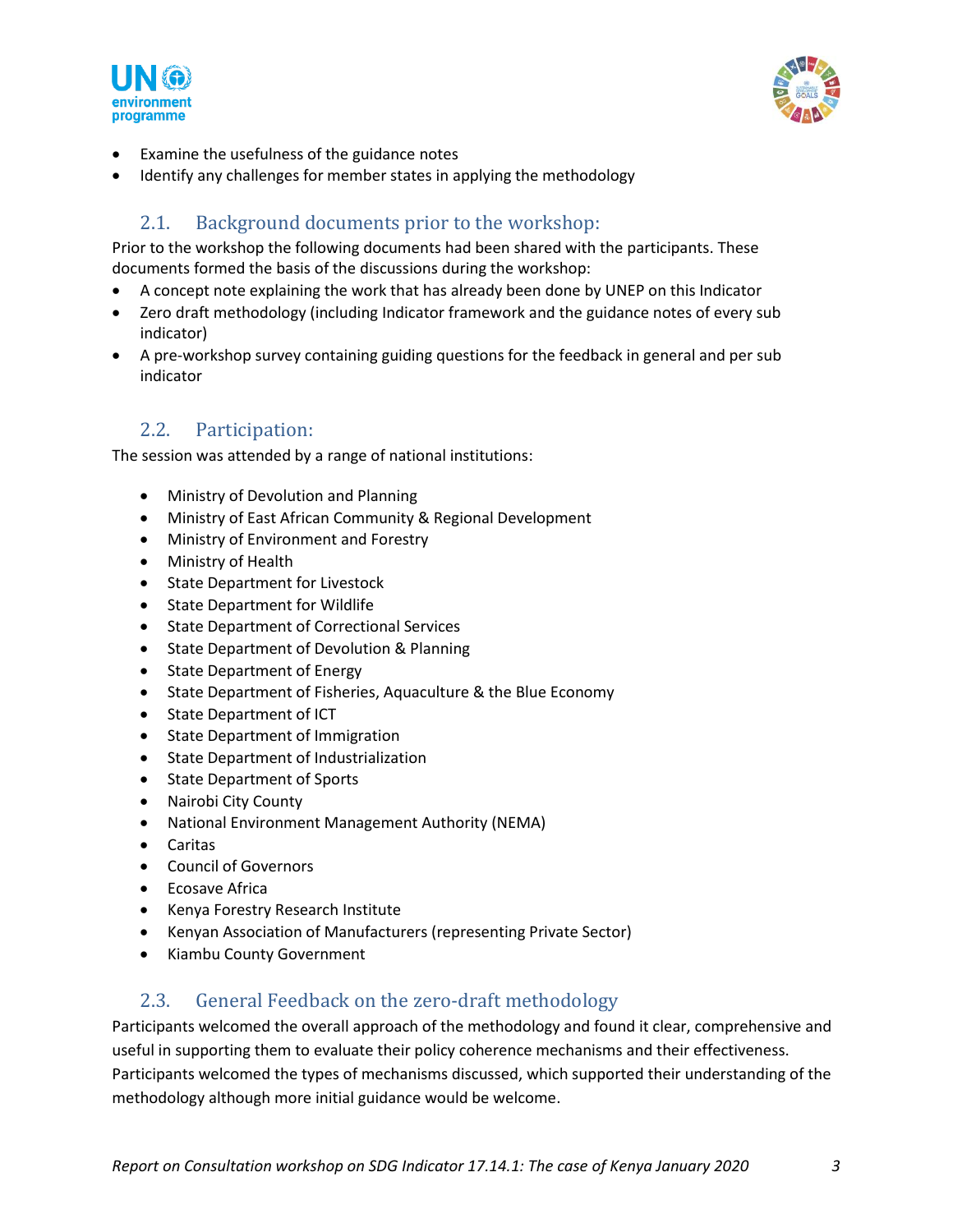



*Language:* During the discussion, the participants suggested providing a glossary of terms for the indicator framework. They stated that it would be essential to be more specific and clarify what the term "policy coherence" for sustainable development means and clarify on the wording when it comes to politics and policies.

**Policy Coherence:** Participants had questions on how the concept of "policy coherence" should be interpreted. Besides the idea to add a guiding document including some definitions of the concepts used in the methodology, the participants especially suggested that the definition of policy coherence should be broadened to other but similar concepts such as policy coordination, integrated approaches and whole of government approach. Questions were answered by the facilitator on the scope of sustainable development and the effectiveness of the mechanisms.

#### *Value system:*

Participants were supportive of the approach of awarding a value to the various mechanisms. They suggested that if no points are scored in the first component of a sub-indicator, it should still be possible to score points in the additional elements of the sub-indicator. Questions were raised on the option to have a progressive scoring within one element to measure it more precisely although this would increase the reporting burden.

Similar to the previous consultation workshops in Burkina Faso and Guyana, an exercise was done to determine which of the sub indicators should have the most weight, in case it was to be decided to install a weighing mechanism. This resulted in high scores for the following sub indicators (see table below):

- *1.Institutionalised Political Commitment*
- *3. Inter-ministerial and cross-sectoral coordination*
- *8. Financial resources and tools*

| <b>Sub Indicators</b><br>Total |                                                                                                              |    |  |  |
|--------------------------------|--------------------------------------------------------------------------------------------------------------|----|--|--|
| 1.                             | <b>Institutionalised political commitment</b>                                                                | 20 |  |  |
| 2.                             | Long-term considerations                                                                                     | 6  |  |  |
| 3.                             | Inter-ministerial and cross-sectoral coordination                                                            | 19 |  |  |
| 4.                             | <b>Participatory processes</b>                                                                               |    |  |  |
| 5.                             | Integration of the three dimensions of Sustainable Development,<br>assessment of policy effects and linkages | 14 |  |  |
| 6.                             | <b>Consultation and coordination across government levels</b>                                                |    |  |  |
| 7.                             | Monitoring and reporting for policy coherence                                                                | 15 |  |  |
| 8.                             | <b>Financial resources and tools</b>                                                                         |    |  |  |

#### Table Two: Weighing the Sub-Indicators: More value to sub indicators 1, 3 and 8

• The Ministry of Finance was suggested as the national institution best suited to lead on SDG 17.14.1.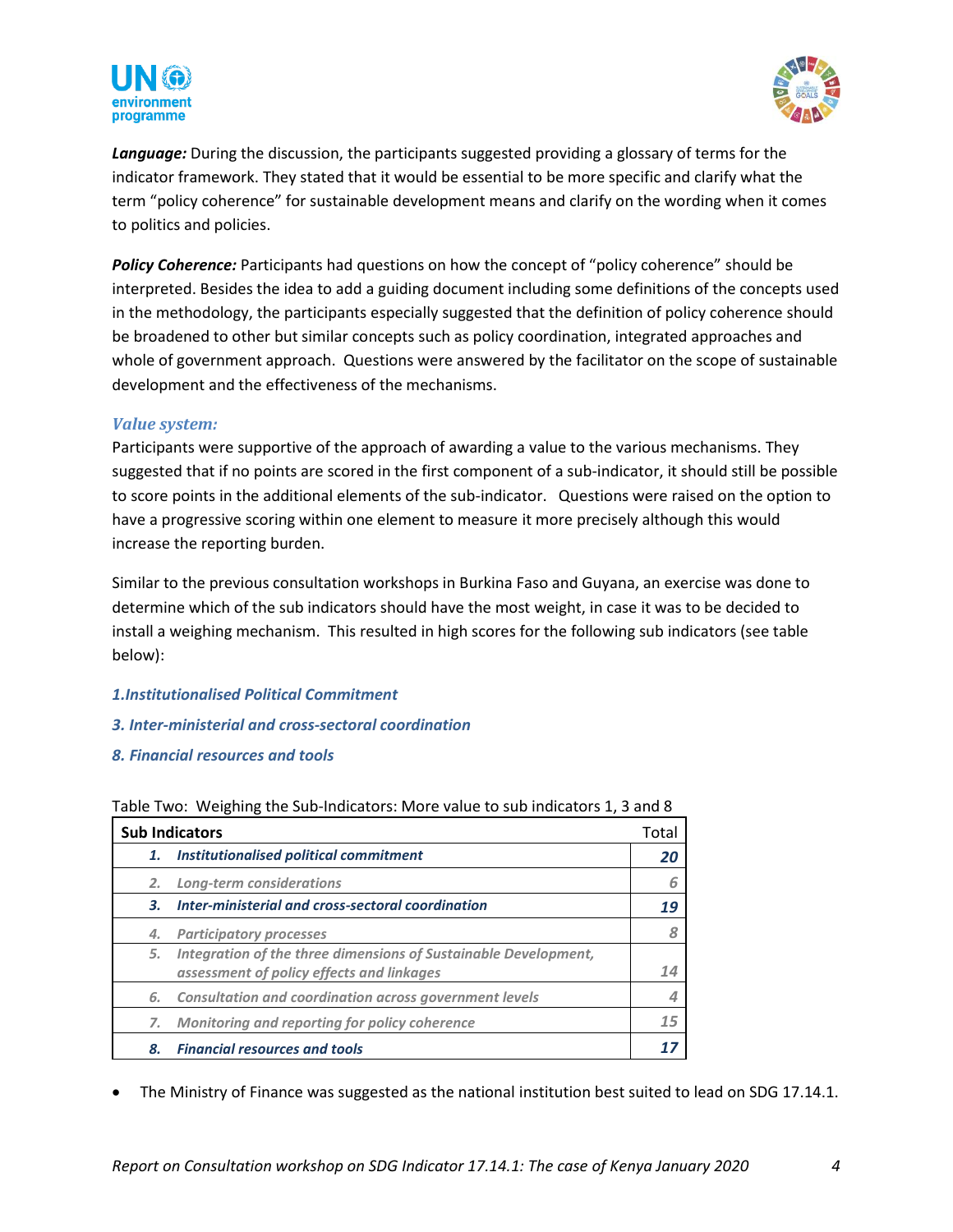



### 2.4. Feedback per sub indicator including application to the case of Kenya:

<span id="page-4-0"></span>Following the detailed presentation of the methodology, the 8 sub indicators were examined, with reference to the detailed description as well as the values system of each. The participants discussed which elements of each mechanisms Kenya had in place.

#### *1. Institutionalised political commitment*

*Description: The institutionalization of political commitment at the highest political level can be expressed through an explicit commitment towards enhancing policy coherence for sustainable development in the public institutions and their working modalities contained in a legal framework or official policy, strategy, vision or action plan or other government document on sustainable development.*

Although many institutions work on the SDGs, and there is a clear commitment towards Sustainable Development as many programmes and policies are aligned to the SDGs, Kenya has not institutionalized its commitment to policy coherence for sustainable development. There are specific institutional arrangements for the SDGs in Kenya per sector, for example those on water and energy, but no explicit written commitment by the government at a national level has been made by the government of Kenya.

#### **Value**:0 1

#### **Value of the sub indicator 1**

*Political commitment expressed/endorsed by the highest level of government at national level applying to the whole government. (5 points).*

*Additional points relate to the presence of elements contributing to the effectiveness of the mechanism. A stronger degree of commitment could be demonstrated if the political commitment expressed by the country was complemented by:* 

- *Set timelines for the achievement of policy coherence objectives (1 point);*
- *A dedicated budget (1 point);*
- *Defined roles and responsibilities (1 point);*
- *A requirement for a regular reporting mechanism (parliament, central office of the government, public, etc.) (1 point);*
- *Explicit consideration of international commitments (1 point).*

#### *2. Long-term considerations underpin decision-making on sustainable development*

*Description: This sub-indicator identifies whether the country has mechanisms in place to ensure that decision-making, policy development and planning follow objectives that are long-term, i.e. span beyond the current electoral cycle, and consider the interests of future generations.* 

*This can be expressed through a combination of having long-term goals and the interests of future generations embedded in national legal or strategic frameworks that apply to the whole of government,* 

 $1$  Every chapter on the specific sub indicator ends with the value summary of the sub indicator. The green part of each of these are the elements that are in place in Kenya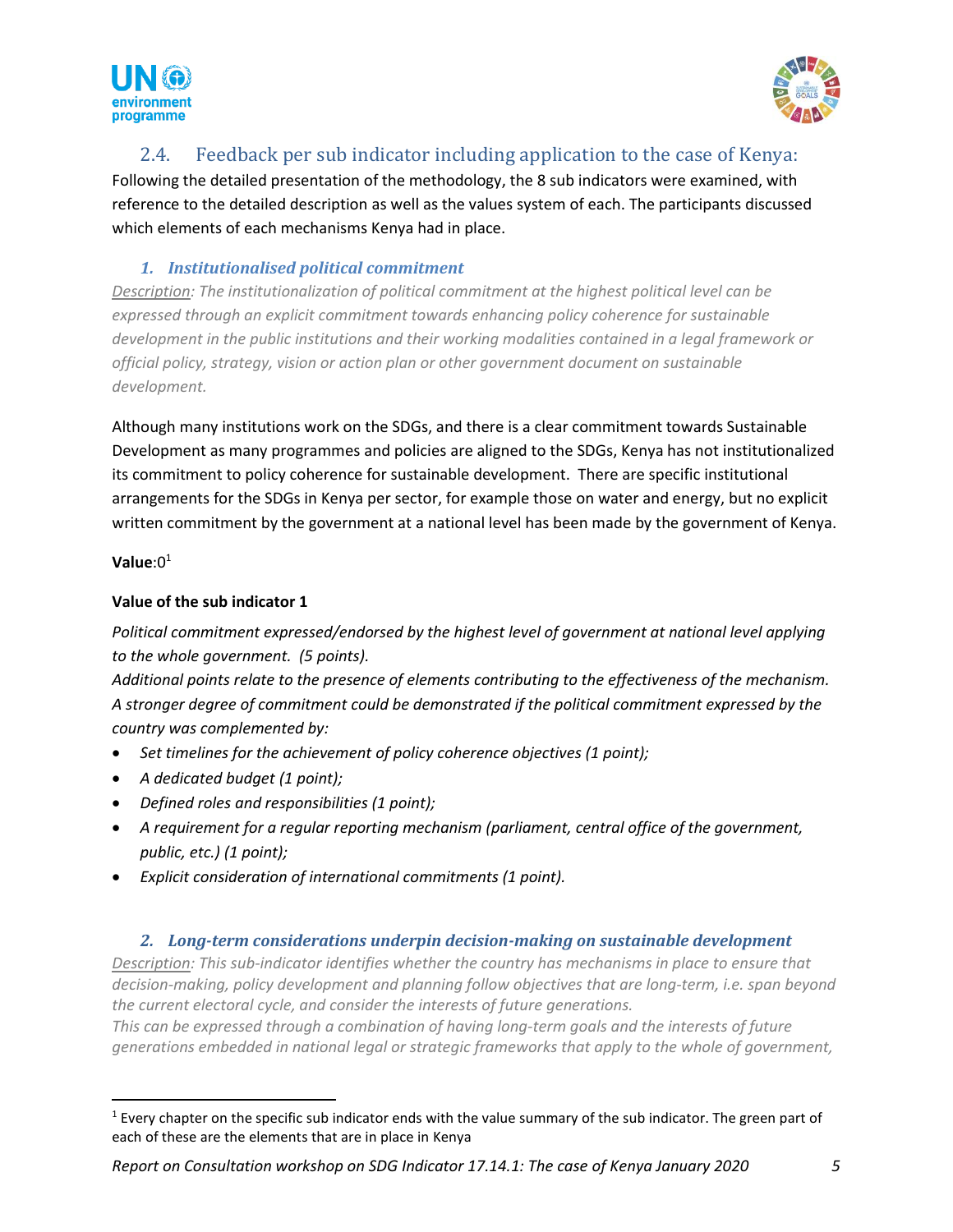



*with assessment and oversight mechanisms that aim to ensure that these goals and interests are considered in decision making and planning.*

In 2007 the Government of Kenya approved the Vision 2030<sup>2</sup> which aims to lay out the long-term development blueprint for the country up to 2030. This is a good example of the basic element of this sub indicator. Since then, this vision has been translated into Medium Term Plans. Currently the government is implementing the Third Medium Term Plan (MTP3 2018-2022)<sup>3</sup>. The Medium-Term Plans are aligned with the SDGs, and the next plan will run from 2022 to 2026.

Some confusion arose regarding the last elements on impact assessment, as the impact assessments envisioned in this sub indicator cannot be limited to environmental impact assessments alone. Although Kenya conducts environmental impact assessments, impact assessments against the three dimensions of sustainable development which covers the impact on future generations are not (systematically) conducted.

The constitution of Kenya does mention future generations when it comes to the environment stating that "Every person has the right to a clean and healthy environment, which includes the right (a) to have the environment protected for the benefit of present and future generations through legislative and other measures"<sup>4</sup>. It also foresees the interests of future generations when it comes to Public Finance as one of the principles: "the burdens and benefits of the use of resources and public borrowing shall be shared equitably between present and future generations." <sup>5</sup> Additionally, it was noted that the difference between youth and future generations must be clarified. The future generations considered in this sub indicator are not limited to the young people living today but should include the generations to come that have not been born yet.

The discussion concluded by awarding 5 points for the basic component of this sub indicator.

#### **Value**: 5

#### **Value of the sub indicator 2**

#### *Long-term objectives going beyond the current electoral cycle, and the interests of future generations embedded in the national sustainable development strategy or policy framework. (5 points)*

*Additional points relate to the presence of mechanisms that could further instill a culture of long termism and intergenerational equity in decision-making. These could include the following (non-exhaustive list) (5 points for one or a combination of the following)*

- *A commissioner or ombudsperson for future generations;*
- *Other mechanisms of scrutiny or oversight over the possible effects on future generations of policies or legislation (e.g. auditing mechanisms);*

#### *Report on Consultation workshop on SDG Indicator 17.14.1: The case of Kenya January 2020 6*

<sup>2</sup> 2007, *Kenya Vision 2030: A Globally Competitive and Prosperous Kenya*

<sup>3</sup> 2018, *Third Medium Term Plan 2018-2022* [http://vision2030.go.ke/publication/third-medium-term-plan-2018-](http://vision2030.go.ke/publication/third-medium-term-plan-2018-2022/) [2022/](http://vision2030.go.ke/publication/third-medium-term-plan-2018-2022/)

<sup>4</sup> 2010, Kenya's Constitution of 2010, art. 42 a., p. 29

<sup>5</sup> 2010, Kenya's Constitution of 2010, art. 201 c., p. 106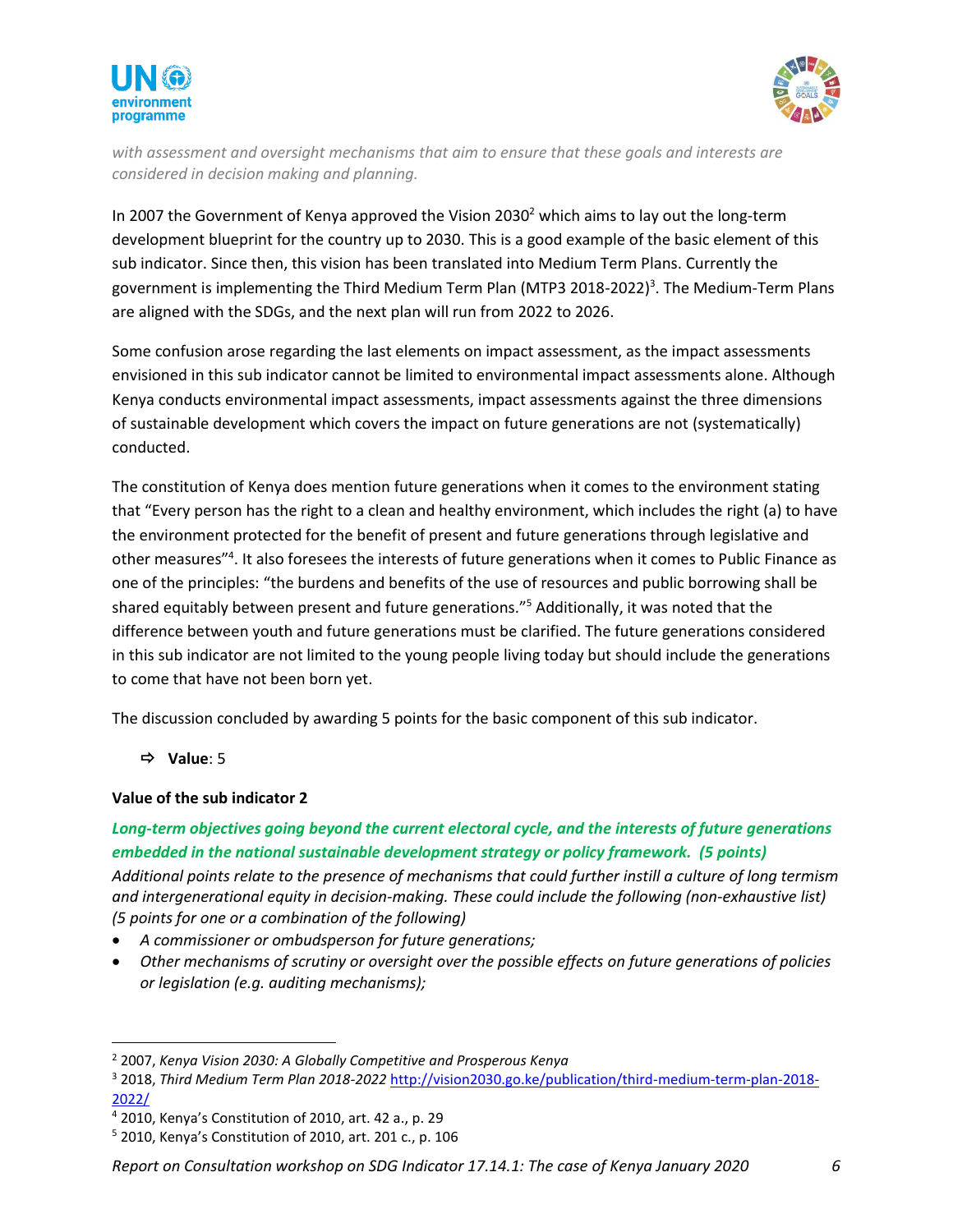



- *Mechanisms for regular appraisal of policies to ensure that unanticipated effects are integrated over time;*
- *Impact assessment mechanisms that take into account intergenerational effects of major infrastructural developments.*

#### *3. Inter-ministerial and cross-sectoral coordination*

*Description: This sub-indicator aims to assess whether the country has in place a mechanism to facilitate inter-sectoral dialogue to ensure coherence across the three dimensions of sustainable development (economic, social and environmental) in all policy-making and planning, by:*

- *bringing together ministries or other governmental entities that are the most relevant to sustainable*  development at national level on a regular basis and/or at crucial policy-making and planning *stages; or*
- *having a specific central coordination body mandated with sustainable development.*

Although State Department is supposed to mainstream the SDGs, some of the participants stated that mechanisms for regular coordination are weak or absent. An inter-agency technical working group on sustainable development was established in early 2015. It is composed of key ministries, the Kenya National Bureau of Statistics and National Council for Population and Development, civil society and the private sector. The counties are represented as well. The main role is to catalyse the implementation of the SDGs, mainstream them in planning documents, and report on SDG progress. It also acts as a forum to share information where necessary.<sup>6</sup> The inter-agency technical working group is composed of technical officers nominated by the permanent secretaries of the line ministries and therefore the mechanism only represents one level instead of two. The group theoretically meets every six months (Terms of Reference), although there is also an ad hoc spirit to meet for a certain task. Hence the interagency working group will meet more often in 2020 as it is preparing the new VNR that will be presented by Kenya at the High-level Political Forum in July 2020.

When it comes to horizontal coherence, participants noted that the governance structure of a devolved state as Kenya requires not only the consideration of inter-ministerial coordination but also intergovernmental coordination at, for example, the county level. One of the mechanisms discussed that could ensure this horizontal coherence between counties is the Council of Governors, which was established under Section 19 of the Intergovernmental Relations Act (IGRA 2012). The Council of Governors comprises the Governors of the forty-seven counties. The main functions are the promotion of visionary leadership; sharing of best practices and to; offer a collective voice on policy issues; promote inter – county consultations; encourage and initiate information sharing on the performance of County Governments with regard to the execution of their functions; hold collective consultation on matters of interest to County Governments.

Additionally, there are other working groups which meet quarterly at the national level on health, climate change, energy etc. composed of technical officers nominated by a Secretariat. They usually

<sup>6</sup> 2017, Voluntary National Review Kenya 2017, p. 12.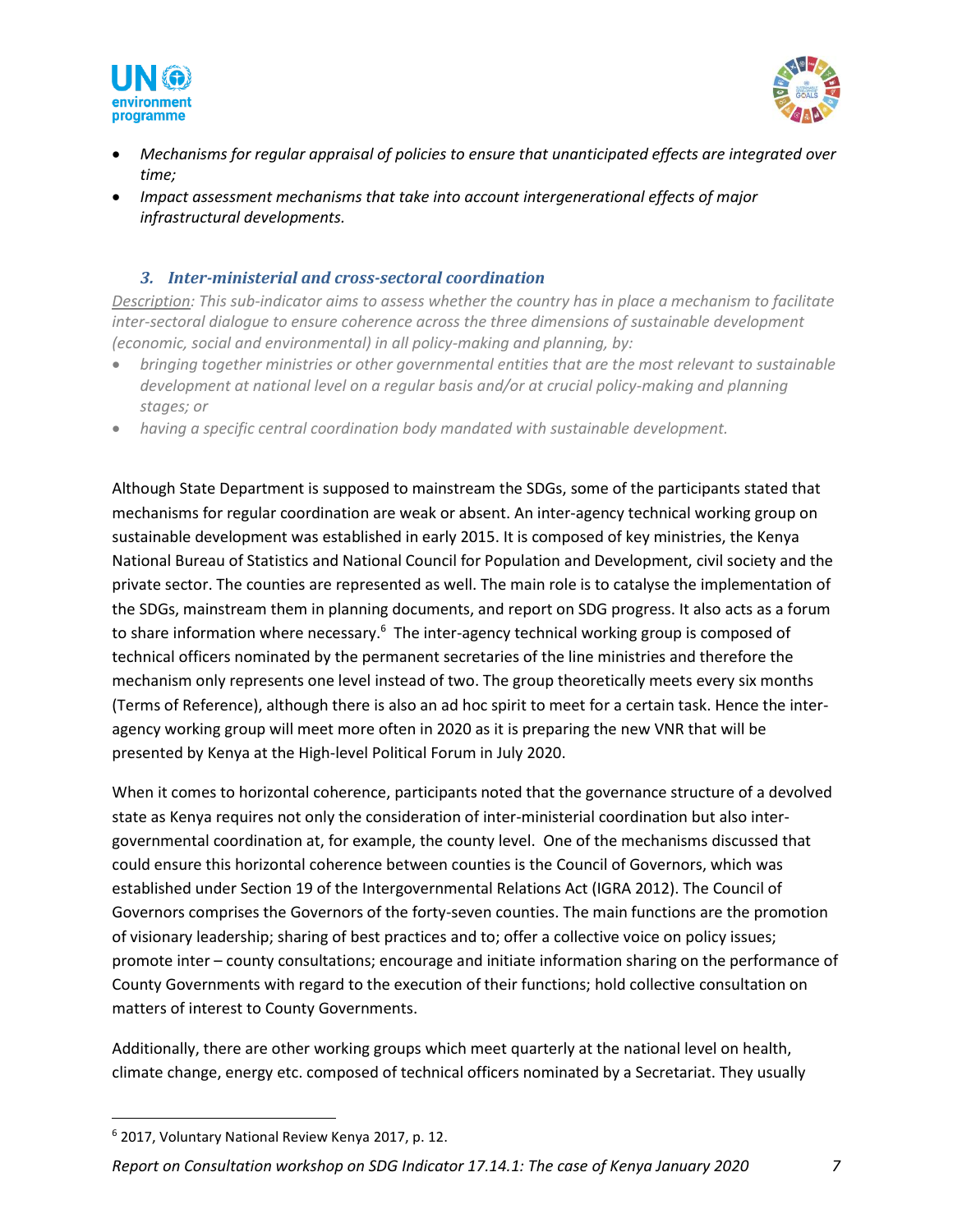



meet for specific tasks; while counties also participate in these meetings, they do not discuss policy coherence from a whole of government perspective and therefore would not qualify in this subindicator.

The discussion concluded by awarding 5 points for the basic component of this sub indicator.

**Value**: 5

#### **Value of the sub indicator 3**

*Mechanism for regular coordination established at the national level and bringing together governmental entities and [ideally] other stakeholders such as civil society, academia and private sector representatives, to facilitate information sharing and consultation among different ministries/sectors (5 points).*

*Elements that would strengthen the mechanism by contributing to its effectiveness:* 

- *A mandate to make decisions regarding trade-offs (2 points);*
- *Convened by a centralized government body such as the Office of the Prime Minister or President or other central national governmental entity. (1 point);*
- *Representation and coordination at both political/strategic level and technical level, to ensure political commitment as well as its translation into action and alignment between the two levels (1 point);*
- *A mandate to promote alignment of internal and external policies including through the involvement of the Ministry of Foreign Affairs (or equivalent bodies) (1 point);*
- *Other nationally relevant mechanism (1 point).*

#### *4. Participatory processes*

*Description: The country has mechanisms in place to ensure that laws, policies, plans, programmes and major development projects at different levels of government and including at the overarching/general, sectoral and local level are developed through participatory processes that involve relevant stakeholders.*

Citizen participation is vaguely embedded in Kenya's Constitution as a principle and national value in Article 10 but more clearly in Section 196 on *Public participation and county assembly powers*.

This has been translated in the County Governments Act of 2012. The County Governments Act<sup>7</sup> requires public participation (citizen participation) in county planning processes and sections 87-91, 94- 96 prescribe the principles and processes for country government authorities, including the right to petition (88), the duty to respond to petitions (89) and the mandatory establishment of platforms for citizen participation (91). Additionally, it prescribes that "to promote public participation, non-state actors shall be incorporated in the planning processes by all authorities (104.4)" and that "Public participation in the county planning processes shall be mandatory (115)."

In 2018 the Public Participation Bill was passed, providing "a general framework for effective public participation; to give effect to the constitutional principles of democracy and participation of the

<sup>&</sup>lt;sup>7</sup> 2012, The County governments Act, 2012THE COUNTY GOVERNMENTS ACT, 2012 [http://constitutionnet.org/sites/default/files/the\\_county\\_government\\_act\\_2012.pdf](http://constitutionnet.org/sites/default/files/the_county_government_act_2012.pdf)

*Report on Consultation workshop on SDG Indicator 17.14.1: The case of Kenya January 2020 8*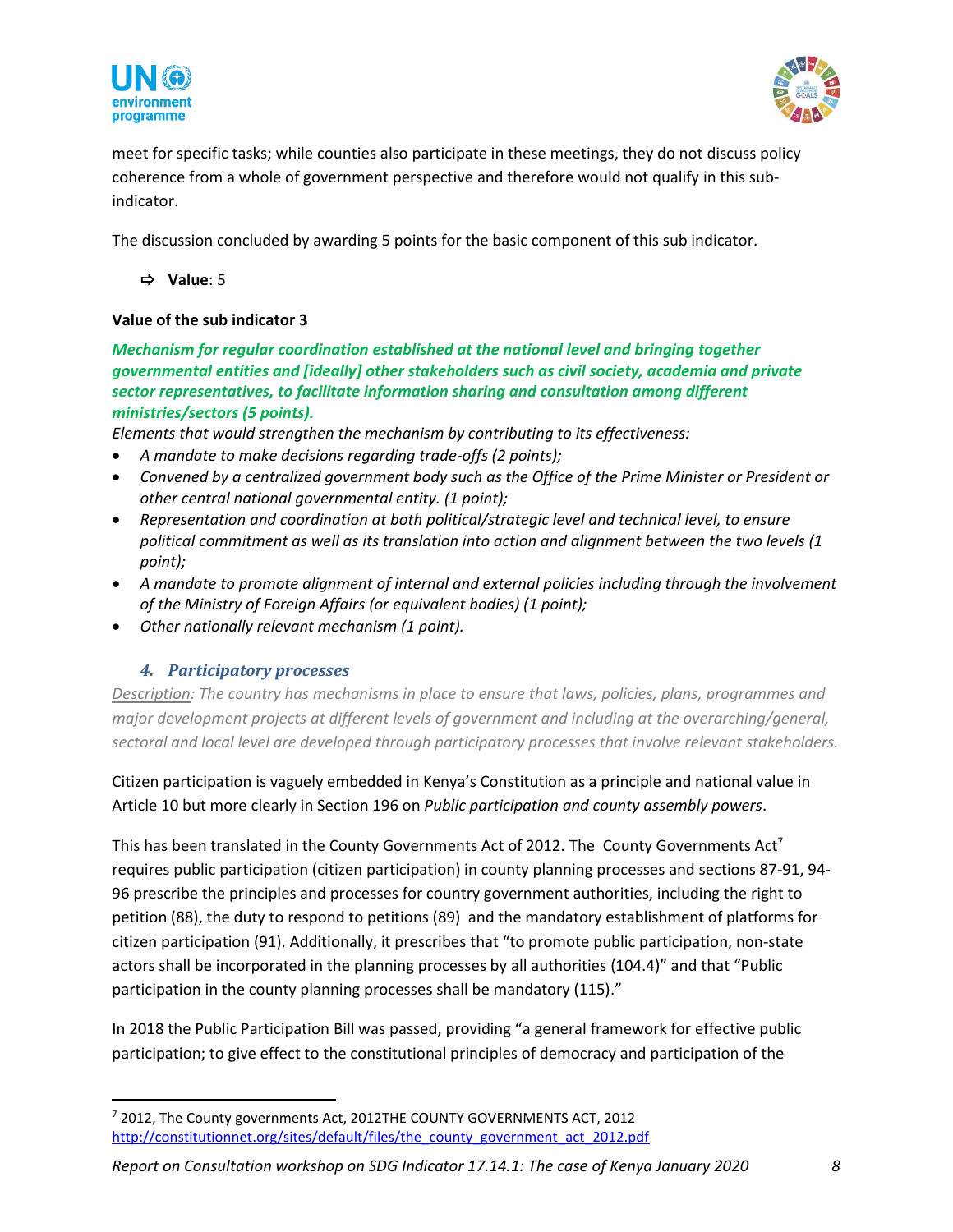



people.<sup>8</sup>" Among others, this act guides the counties to develop "appropriate feedback mechanisms" (4.e). When it comes to disclosing the rationale for taking or not taking into account the inputs from consultations (the 2nd additional element of the sub indicator), participants mentioned that this was a recommendation towards strengthening the public participation process in Kenya that should come into the law clearly. Currently, institutions do not necessarily disclose why they chose to select certain views and not others from the public participation process.

The Public Finance Management Act equally provides the requirement and guidance to ensure that the budget processes take place in a participatory way (section10.2; 36; 37; 125, 175 and especially in section 207).  $9$ 

Questions were raised what "effective" participation concretely means (how many actors should participate, and in what way should the actors participate). This shows that additional guidance on how the indicator will be reported on is needed.

#### ➔**Value**: 8

#### **Value of the sub indicator 4**

*Requirement that relevant stakeholders are consulted at the early stages of development of laws, policies, plans, programmes and major development projects at different levels of government and including at the overarching/general, sectoral and local level, accompanied with the requirement for a reasonable timeframe for information and participation of relevant stakeholders and other procedural standards to make participation effective (5 points).*

*Elements that would strengthen the mechanism by contributing to its effectiveness:*

- *Consultations mandated to take place at various stages of the policy cycle, i.e. not only during policy development but also at implementation, evaluation, and revision stages (1 point);*
- *Institutions are required to disclose the rationale for taking or not taking into account inputs from consultations (2 points)*
- *An accountability mechanism that allows public intervention such as petitioning and subsequent review regarding sustainable development related policies (2 points).*

#### *5. Policy Linkages: Integrating the three dimensions of Sustainable Development*

*Description: The country has mechanisms in place that allow relevant public institutions to integrate the three dimensions of sustainable development and systematically assess the policy effects and crosssectoral linkages throughout the policy and planning processes.* 

Participants found this sub-indicator to lack some clarity. The element on the full cost-benefit analysis of policy impacts across all sectors included as part of the ex -ante assessments related to new policies or plans) was considered difficult to measure. The discussions showed that it was not always clear that the elements of this subindicator were to consider the three dimensions of Sustainable Development.

<sup>8</sup> 2018, *Public Participation Bill,* 

*[http://kenyalaw.org/kl/fileadmin/pdfdownloads/bills/2018/PublicParticipationBill\\_2018.pdf](http://kenyalaw.org/kl/fileadmin/pdfdownloads/bills/2018/PublicParticipationBill_2018.pdf)*

<sup>9</sup> 2012, *The Public Finance Management Act*, [https://www.treasury.go.ke/tax/acts.html?download=603:the](https://www.treasury.go.ke/tax/acts.html?download=603:the-public-finance-management-act-2012-1-1)[public-finance-management-act-2012-1-1](https://www.treasury.go.ke/tax/acts.html?download=603:the-public-finance-management-act-2012-1-1)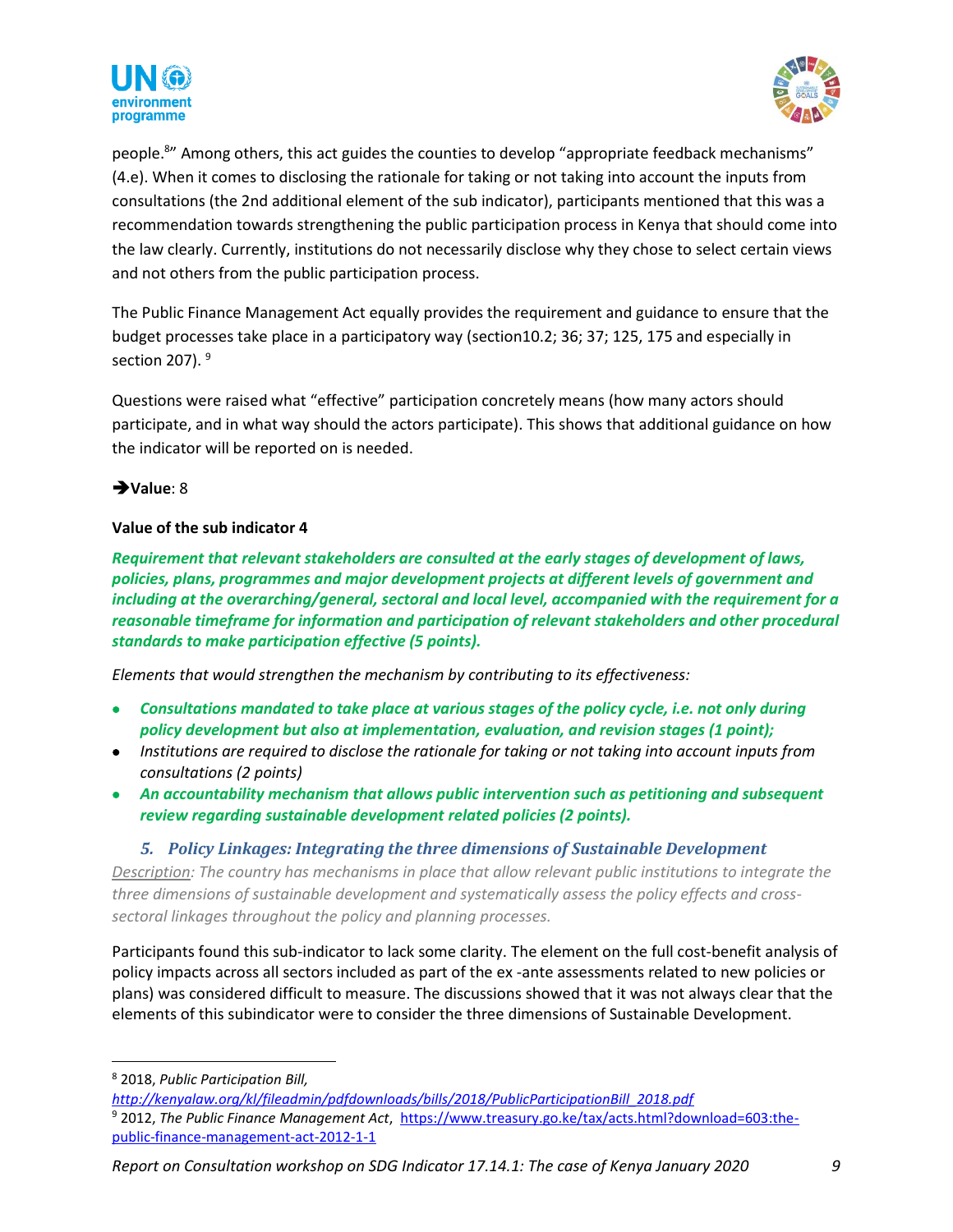



However, the Kenyan government is working to establish an example of a mechanism that would fit in this indicator. The Draft version of the Guidelines for Preparation Of County Integrated Development Plans (CIDPS) from the Ministry of Devolution and Planning will ensure that the programmes of the counties "will also be reviewed based on cross-Sectoral considerations, both in terms of potential negative impact and of harnessing synergies across County Government sectors, across levels of government and with non-governmental stakeholders."<sup>10</sup> These CIDPS are implemented through Performance Contracts.

Every year, the National Treasury prepares guidelines for the budget. In the preparations of sectoral plans, it is required to indicate what the linkages of the programmes are with others.<sup>11</sup>

➔Value: 5

#### **Value of the sub indicator**

#### *Either or a combination of the following (5 points):*

- *A requirement (including planning templates and checklists) that every new policy includes or is accompanied by an ex-ante assessment of its contribution to the three dimensions of sustainable development and of its cross-sectoral impacts;*
- *A system for the ex-post assessment of the contribution of policies or plans to the three dimensions of sustainable development and cross-sectoral impacts to inform future policy making;*
- *A permanent mechanism bringing together relevant sectoral representatives (e.g. a cross-sectoral task force) to regularly review the potential or actual effects of given policies and plans and advise on corrective action.*

*Additional points related to elements that would strengthen the effectiveness of the mechanism:*

- *The application of the above mechanisms at all levels of government, i.e. national and subnational (1 point);*
- *The establishment/existence of an indicator framework related to the implementation of policies or plans that track progress towards all three dimensions of sustainable development and the implementation of mitigation measures (1 point);*
- *A full cost-benefit analysis of policy impacts across all sectors included as part of the ex -ante assessments related to new policies or plans (1 point);*
- *The identification of measures to mitigate potentially negative effects and to optimize synergies as part of policy and planning (1 point);*
- *The consideration of international spill-overs, such as cross-border and international impacts (1 point);*
- *Other nationally relevant mechanism (1 point).*

#### *6. Aligning across Government levels*

*Description: Either of the following mechanism or a combination of them:*

<sup>&</sup>lt;sup>10</sup> 2017, The Guidelines For Preparation Of County Integrated Development Plans, p. 8 [https://roggkenya.org/wp](https://roggkenya.org/wp-content/uploads/CIDP-GUIDELINES-REVISED-SEPTEMBER-2017.pdf)[content/uploads/CIDP-GUIDELINES-REVISED-SEPTEMBER-2017.pdf](https://roggkenya.org/wp-content/uploads/CIDP-GUIDELINES-REVISED-SEPTEMBER-2017.pdf)

<sup>&</sup>lt;sup>11</sup> 2016 : Guidelines for Preparation of the 2016/17 -2018/19 Medium Term Budget, Section E, 17. Vii) and Annex: 8 Sector Report Format: Chapter 4: Cross-Sector Linkages and emerging issues/challenges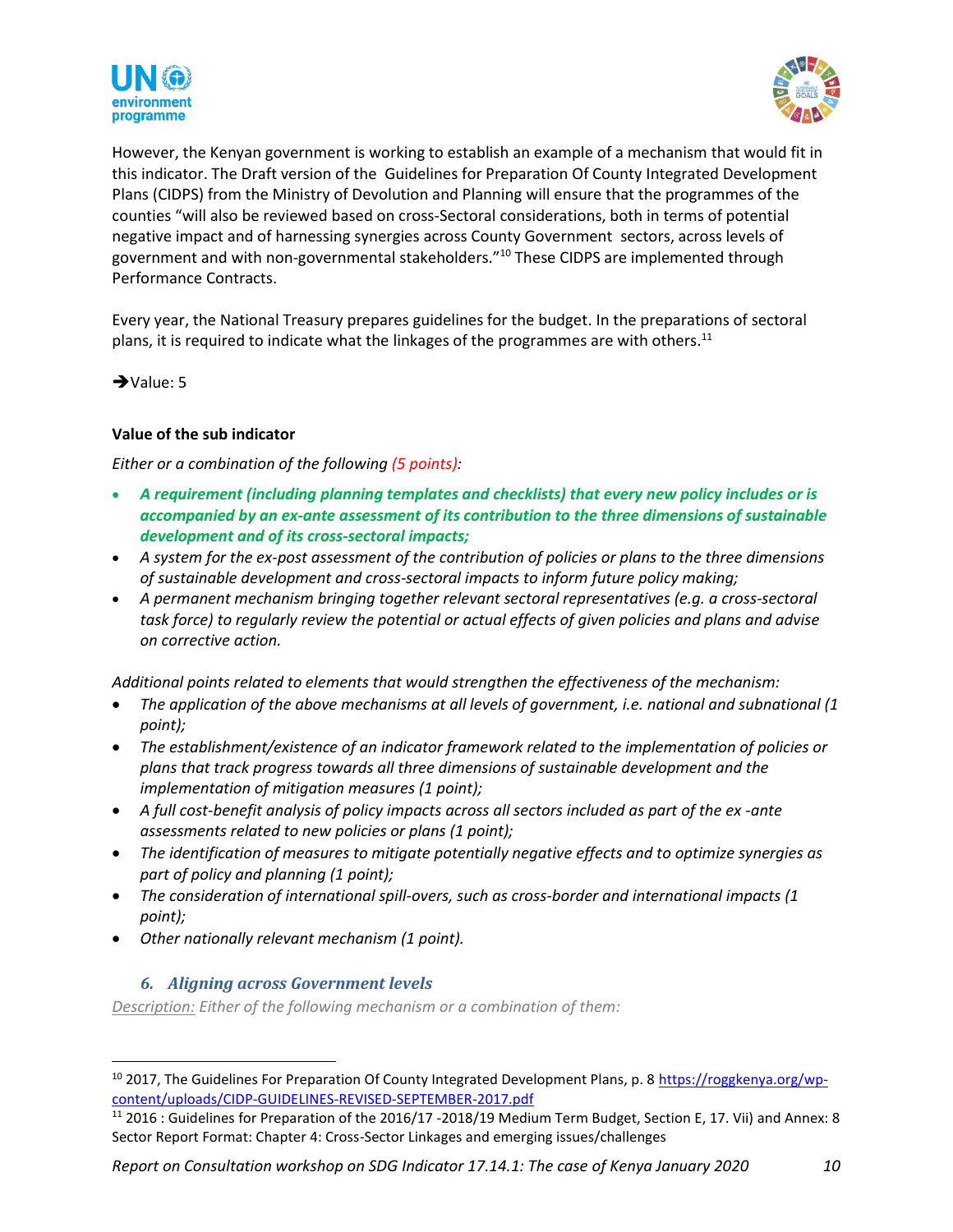



- *Consultation and coordination mechanisms to systematically collect the inputs of sub-national government entities and the consideration of their priorities in national policy, strategy formulation and planning processes and to integrate national priorities into the subnational policies, plans and programmes;*
- *Contractual or other institutional arrangements for regular formal exchange between central government and subnational levels of government for systematic consultation, collaboration, and alignment of efforts;*
- *Mechanisms to ensure substantive coherence such as policy or planning and budgeting templates or checklists that require demonstration of alignment between sub-national and national level policies before validation and budget allocation;*
- *Planning cycle timeframes that facilitate the alignment of national and sub-national plans, or systems that allow for the regular review of plans, policies, regulations and programmes to facilitate such alignment*

The Inter-governmental Relations Act of 2012 established the intergovernmental structures in Kenya. The structure established by this Act that fits as a mechanism for this sub-indicator is the National and County Government Co-ordinating Summit, established in section 9 and which is chaired by the president. The summit meets at least twice a year and brings together the national government and the 47 counties in Kenya. The summit provides a forum for among others, consultation and co-operation between the national and county governments, promotion of national cohesion and unity, co-ordinating and harmonizing the development of county and national government policies.

The Public Finance Management Act of 2012 on the other hand established the Intergovernmental Budget and Economic Council which brings together the national government and the counties on budget related matters<sup>12</sup> and is chaired by the Vice-President. According to section 187.2 "the purpose of the Council is to provide a forum for consultation and cooperation between the national government and county governments" on budget related matters and meets at least twice a year.

The County Integrated Development Plans (CIDPs) have a 10-year span, that is being reviewed every 5 years. Their timing aligns with the timing of the MTPs as indicated by the County Government Act<sup>13</sup>. The CIDPs mirror the priorities of the MTPs at the sub national level and therefore will ensure the SDGs and Africa Agenda 2063 mainstreamed at the sub national level<sup>14</sup>. The CIDPS aim to "co-ordinate the work of both levels of the government in a coherent plan"<sup>15</sup>.

Participants was also mentioned that at county level committees existed per sector bringing together different stakeholders including the national government, although this seems to be more of an organic practice than set up by official guidelines.



<sup>12</sup> 2012, Public Finance Management Act, section 187,

 $13$  2012, The County Governments Act, section 112. 3) b)

<sup>14</sup> 2017, VNR 2017, p. 13.

<sup>15</sup>Website Council of Governors, [http://cog.go.ke/about-us/20-the-council-of-governors/484-county-integrated](http://cog.go.ke/about-us/20-the-council-of-governors/484-county-integrated-development-plans%C2%A0)[development-plans%C2%A0](http://cog.go.ke/about-us/20-the-council-of-governors/484-county-integrated-development-plans%C2%A0)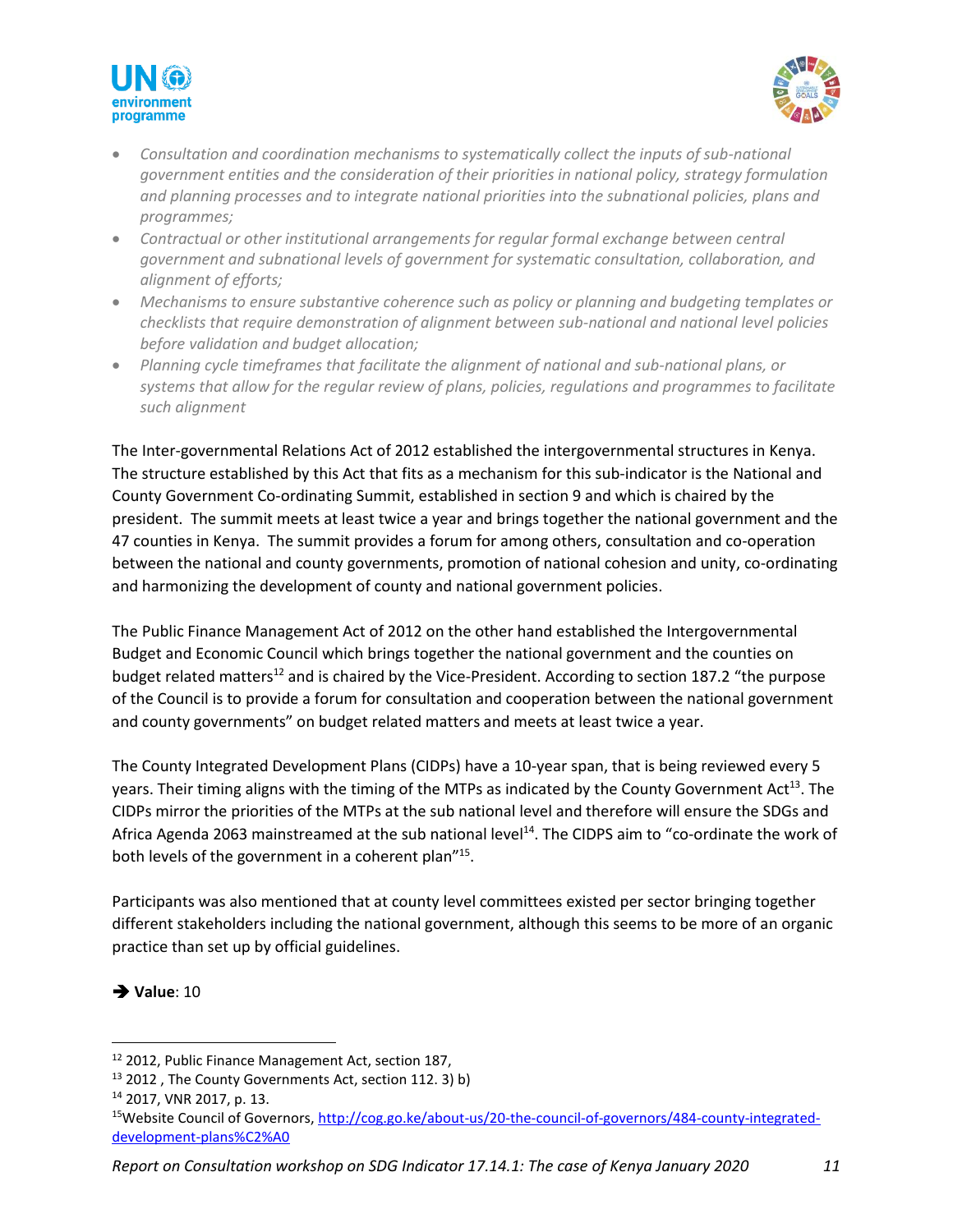



#### **Value of the sub indicator 6**

*Either of the following mechanism (5 points) or a combination of them (10 points):*

- **Consultation and coordination mechanisms to systematically collect the inputs of sub-national government entities and the consideration of their priorities in national policy, strategy formulation and planning processes and to integrate national priorities into the subnational policies, plans and programmes;**
- Contractual or other institutional arrangements for regular formal exchange between central government and subnational levels of government for systematic consultation, collaboration, and alignment of efforts;
- **Mechanisms to enhance substantive coherence such as policy or planning and budgeting templates or checklists that require demonstration of alignment between sub-national and national level policies before validation and budget allocation;**
- **Planning cycle timeframes that facilitate the alignment of national and sub-national plans, or systems that allow for the regular review of plans, policies, regulations and programmes to facilitate such alignment.**

#### *7. Monitoring and Reporting for Policy Coherence*

*Description: This mechanism could be expressed through a requirement that the effects of policies on the various dimensions of sustainable development and cross-sectoral impacts are monitored and evaluated on a regular basis using specific indicators and that the findings are used to inform adaptive action to ensure that such action is coherent. Such a mechanism would be strengthened by the requirement that aspects of policy coherence are integrated into reporting of government entities to the Parliament and to the public.*

A national Monitoring & Evaluation policy has been established in Kenya in 2019 but is currently in a draft-phase and has not been approved yet by parliament. This draft is currently being used as inspiration for several institutions when developing their own M&E policies. The Monitoring and Evaluation systems in Kenya are at the project and programme level, not at the policy level.

At national level, the government is "rolling out a National Integrated Monitoring and Evaluation System (NIMES) and fast-tracking implementation of electronic Project Monitoring Information System (E-ProMIS) to provide a non-stop information portal where information is easily and readily available".<sup>16</sup>

The Electronic Project Monitoring Information system (E-ProMIS) is an information system for monitoring projects development and implementation. It is meant to capture information on projects implemented by ministries, state corporations and counties. All government organisations are encouraged (no obligation) to have their projects in the system and have them updated regularly. The objectives of this tool, among others, are to increase coordination by serving as a decision-support tool for the government to coordinate development efforts in the country and alignment by assessing the alignment of development projects with national/international strategies and priorities.<sup>17</sup>

At county level, the County Integrated Monitoring and Evaluation System (CIMES) is the reporting system currently in place that should function as an observation system for the county and verifies

<sup>16</sup> VNR 2017, p. 46.

<sup>17</sup> <http://e-promis.treasury.go.ke/portal/about/>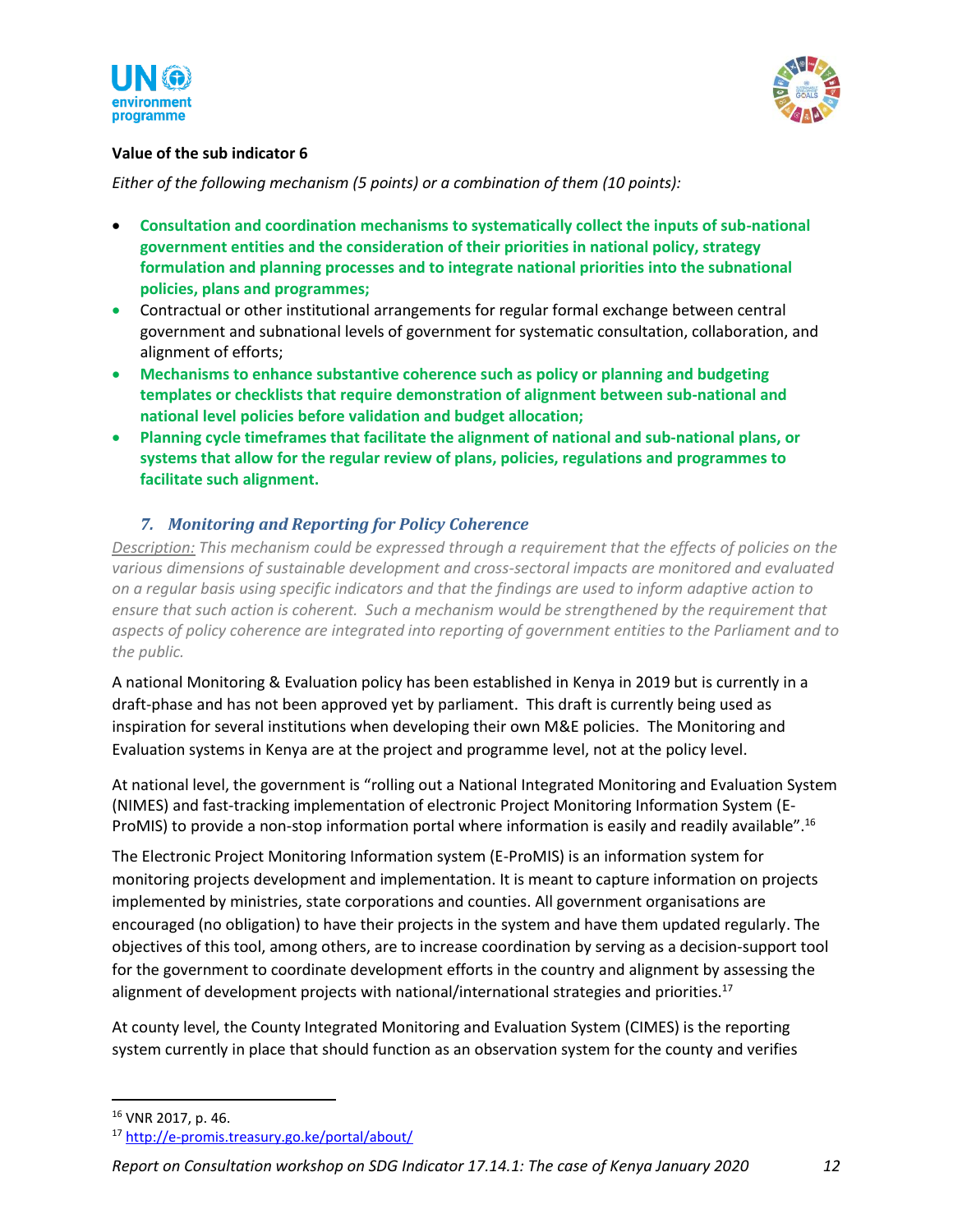



whether the activities of each county's priority project or programme are happening according to planning timelines and targets presented in the County Integrated Development Plan (CIDP).

Steps have been taken for the mechanisms indicated in the elements 1 and 3 for this sub indicator working towards general M & E frameworks, but these are not focused or do not contain specific aspects on the three dimensions of Sustainable Development. Additionally, there is no mechanism that monitors and/or reports on policy coherence for sustainable development itself.

The SDG coordination committee in the Ministry of Devolution and Planning is mandated to monitor SDG progress. This involves the preparation and collection of data for the VNR. The Kenyan National Bureau of statistics is the custodian of the official statistics through their National SDG Framework<sup>18</sup>

#### ➔ **Value**: 0

#### **Value of the sub indicator 7**

- *An institutional or regulatory framework ensuring that the effects of policies on the various dimensions of sustainable development and cross-sectoral impacts are monitored and evaluated on a regular basis using specific indicators and that the findings are used to inform adaptive action to ensure that such action is coherent (5 points);*
- *Requirement that aspects of policy coherence for sustainable development are integrated into reporting of government entities to the Parliament and to the public (2 points);*
- *Existence and usage of tools and information management systems that facilitate availability, accessibility and comparability of centralized and harmonized data on sustainable development (3 points).*

#### *8. Financing for Policy coherence*

*Description: Mechanisms may take several forms, including:*

- *Check-lists to ensure that plans and budgets reflect aspects of policy coherence for sustainable development before validation and budget allocation, at all government levels;*
- *Integrated financial information systems, including the use of budget codes, to facilitate tracking, reporting and informed decisions on resource allocation at all levels of government or public expenditure reviews that are tagged to the various dimensions of sustainable development;*
- *A requirement that cooperation funds are aligned with national policies and priorities of both donors and recipients.*

The Public Finance Management Act states that the county government budgets should integrate development planning process which shall include both long term and medium-term planning.

The Integrated Financial Management Information System (IFMIS) was one of the tools mentioned related to this sub-indicator. The IFMIS aims to implement Section 12 (1) (e) of the Public Finance Management Act (2012) that calls on the National Treasury to "design and prescribe an efficient financial management system for the national and county governments to ensure transparent financial management and standard financial reporting."<sup>19</sup> Although this is an interesting tool, it is limited to

<sup>18</sup><https://www.knbs.or.ke/?wpdmpro=sdgs-national-indicator-framework-june-2019>

<sup>&</sup>lt;sup>19</sup> 2012, Public Finance Management Act, section 12, 1 (e),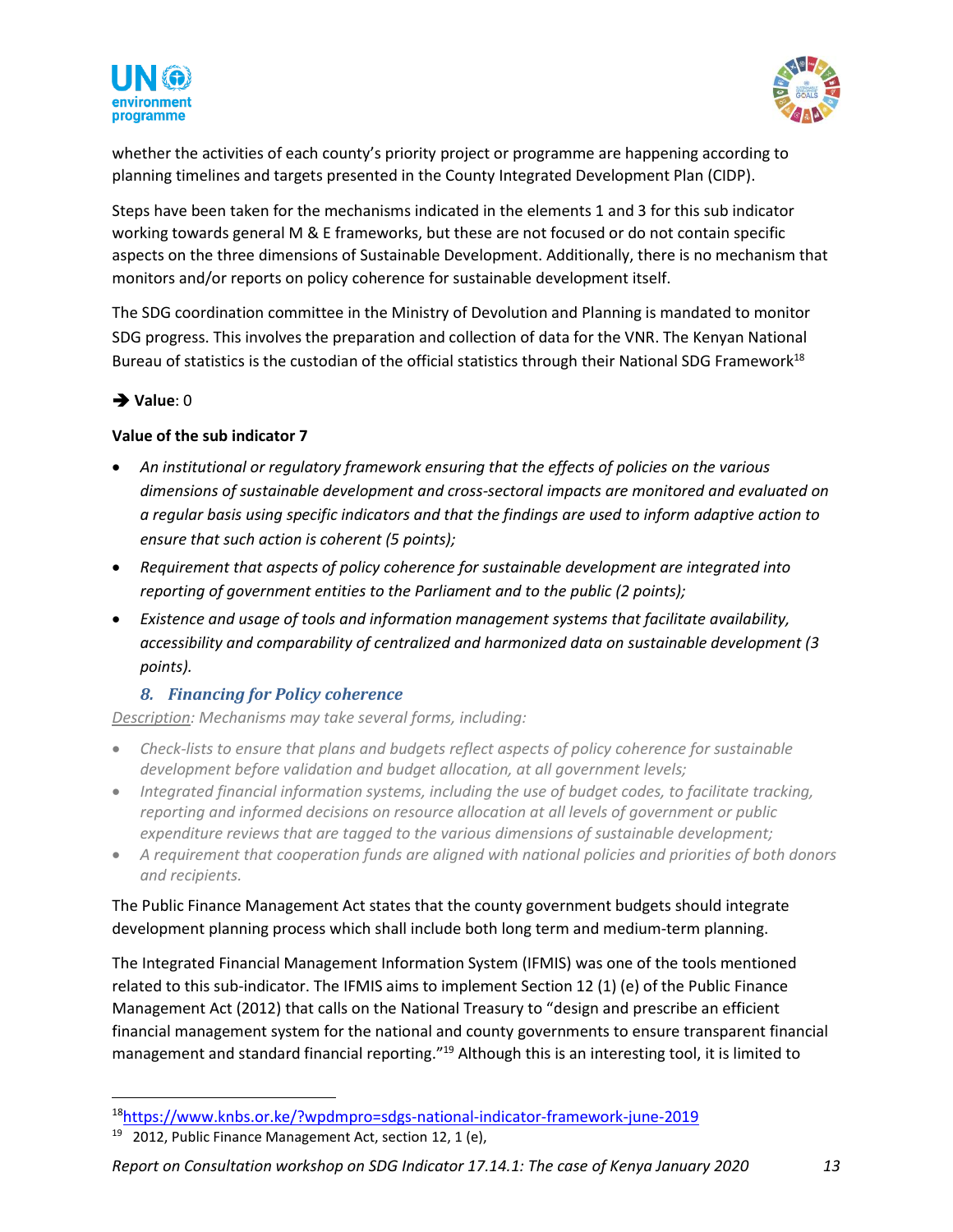



procurement and does not give an integrated overview of resource allocation at all levels of government as indicated in the second element of this sub indicator. Moreover, it is not linked to the three dimensions of sustainable development. It was mentioned that the requirement that cooperation funds ("grants by development partners") to align with national policies and priorities is met by the fact that donor funds goes directly through the Treasury and thus the funds are automatically integrated into the budget and aligned with the national priorities. Additionally, the Public Finance Management Act states that the national government or a national government entity may receive a grant or donation from a development partner with the approval of the Cabinet Secretary and that a county government or county government entity may receive a grant or donation from a development partner with the approval of the County Executive Committee member for finance. This mechanism should ensure coherence between the cooperation funds and the national policies and priorities

➔ Value: 5

#### **Value of the sub indicator 8**

*One or a combination of the following (5 points):*

- Check-lists to ensure that plans and budgets reflect aspects of policy coherence for sustainable development before validation and budget allocation, at all government levels;
- Integrated financial information systems, including the use of budget codes, to facilitate tracking, reporting and informed decisions on resource allocation at all levels of government or public expenditure reviews that are tagged to the various dimensions of sustainable development
- **Mechanisms to ensure that cooperation funds are aligned with national policies and priorities of both donors and recipients.**

## <span id="page-13-0"></span>3. Summary of established mechanisms, areas of improvement and potential solutions:

#### *Total DRAFT Value for SDG-indicator 17.14.1:*  $43/80 \rightarrow 54\%$

This is total DRAFT value of the SDG-indicator 17.14.1. Above you will see in green the elements of the sub indicators that apply to Kenya.

| <b>Sub Indicators</b>                                                              |                                                                                                           |    |  |
|------------------------------------------------------------------------------------|-----------------------------------------------------------------------------------------------------------|----|--|
| 1.                                                                                 | <b>Institutionalized political commitment</b>                                                             | 0  |  |
|                                                                                    | Long-term considerations                                                                                  | 5  |  |
| 3.                                                                                 | Inter-ministerial and cross-sectoral coordination                                                         | 5  |  |
|                                                                                    | <b>Participatory processes</b>                                                                            | 8  |  |
| 5.                                                                                 | Integration of the three dimensions of Sustainable Development, assessment of policy effects and linkages | 5  |  |
| 6.                                                                                 | <b>Consultation and coordination across government levels</b>                                             | 10 |  |
|                                                                                    | Monitoring and reporting for policy coherence                                                             | 0  |  |
| 8.                                                                                 | <b>Financial resources and tools</b>                                                                      | 5. |  |
| <b>TOTAL</b>                                                                       |                                                                                                           | 43 |  |
| Mechanisms in place to enhance policy coherence for sustainable development $(\%)$ |                                                                                                           |    |  |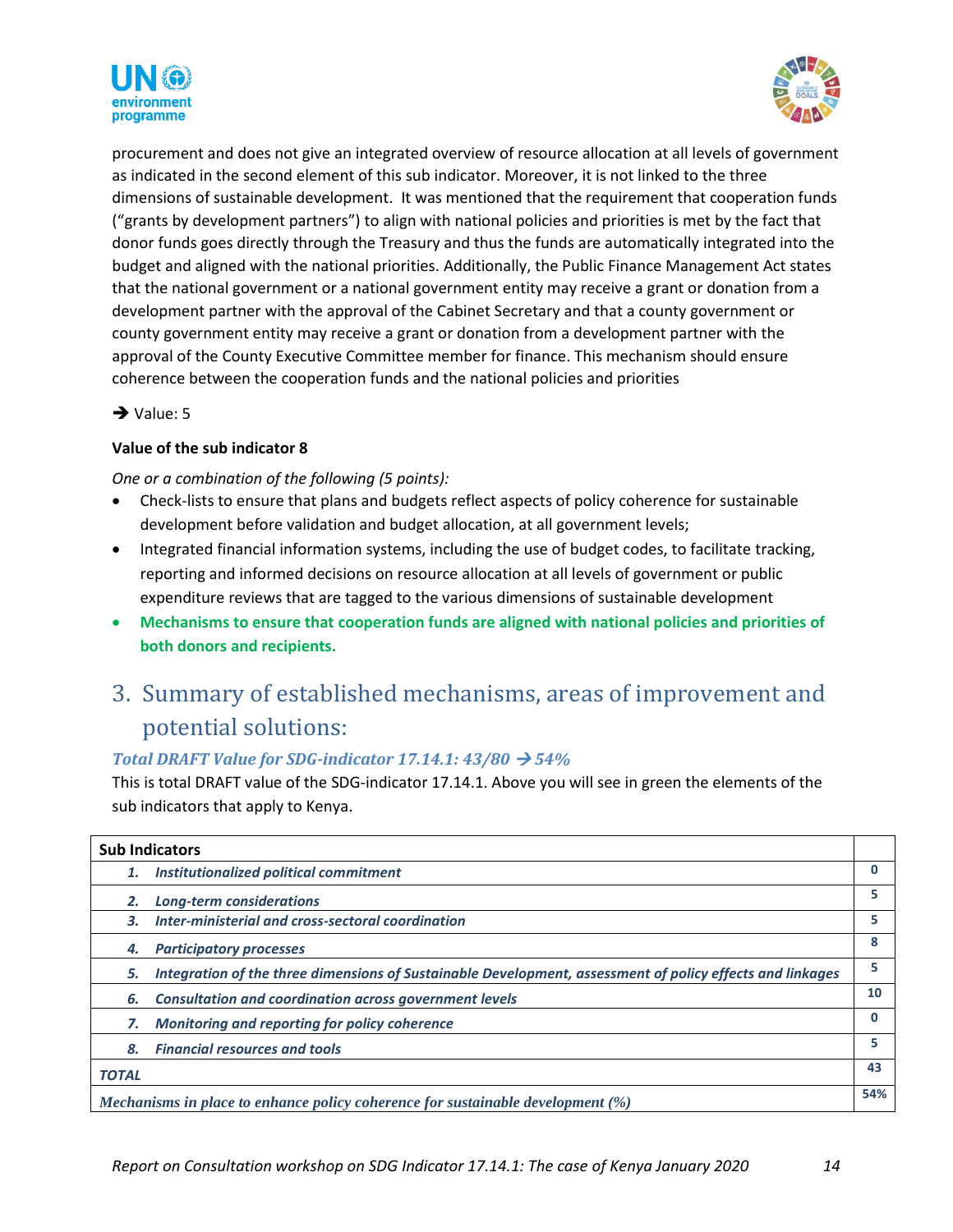



The Kenyan government has not institutionalized its political commitment to policy coherence for sustainable development as assessed by **sub indicator 1** yet, despite the political commitment towards sustainable development. The vision 2030 which aims to lay out the long-term development blueprint for the country up to 2030 is a good example of a mechanism fitting the basic component of **sub indicator 2**. This vision has been translated into Medium Term Plans and the Kenyan government is currently implementing the Third Medium Term Plan (MTP 3 2018-2022). Despite the prominence of the future generations in the Constitution, the government has not established an institution as reflected in the first additional element of this indicator.

An inter-agency technical working group on sustainable development was established in early 2015 in line with the basic component of **sub indicator 3**. It is composed of key ministries, the Kenya National Bureau of Statistics and National Council for Population and Development, civil society and the private sector. The counties are represented as well. The main roles are to catalyse the implementation of the SDGs, mainstream them in planning documents, and report on SDG progress and acts as a forum to share information where necessary. When it comes to horizontal coherence, participants noted that the governance structure of a devolved state as Kenya requires not only the consideration of interministerial coordination but also inter-governmental coordination at, for example, the county level. One of the mechanisms discussed that could ensure this horizontal coherence between counties is the Council of Governors which consists of the Governors of the forty-seven counties.

Regarding **sub indicator 4** Citizen participation is vaguely embedded in Kenya's Constitution as a principle and national value and has been translated in the County Governments Act of 2012. The County Governments Act requires public participation in county planning processes. In 2018 the Public Participation Bill was passed which among others guides the counties to develop "appropriate feedback mechanisms" and includes provisions to disclose the rationale for taking or not taking into account the inputs from consultations. The Public Finance Management Act equally provides the requirement and guidance to ensure that the budget processes take place in a participatory way.

When it comes to policy linkages, the Kenyan government is working to establish a mechanism that would fit in this **sub indicator 5.** The draft version of the Guidelines for Preparation Of County Integrated Development Plans (CIDPS) from the Ministry of Devolution and Planning will ensure that the programmes of the counties "will also be reviewed based on cross-Sectoral considerations, both in terms of potential negative impact and of harnessing synergies across County Government sectors, across levels of government and with non-governmental stakeholders" while every year, the National Treasury prepares guidelines for the budget for the preparations of sectoral plans which require to indicate what the linkages of the programmes are with other programmes. The National and County Government Co-ordinating Summit chaired by the president meets at least twice a year and brings together the national government and the 47 counties in Kenya. The summit, a good example for mechanisms falling under **sub indicator 6,** provides a forum for among others, consultation and cooperation between the national and county governments, promotion of national cohesion and unity, coordinating and harmonizing the development of county and national government policies. Additionally, the Intergovernmental Budget and Economic Council, chaired by the Vice-President brings together the national government and the counties on budget related matters.

The County Integrated Development Plans (CIDPs) have a 10-year span, that is being reviewed every 5 years which makes their timing align with the timing of the MTPs. Steps have been taken to establish mechanisms as set out in the elements 1 and 3 for this **sub indicator 7** working towards general M & E frameworks, but these are not focused or do not contain specific aspects on all dimensions of Sustainable Development. Kenya has established a requirement that cooperation funds ("grants by development partners") need to align with national policies and priorities through the approval of the Cabinet Secretary for grants and donations from a development partner to the national government